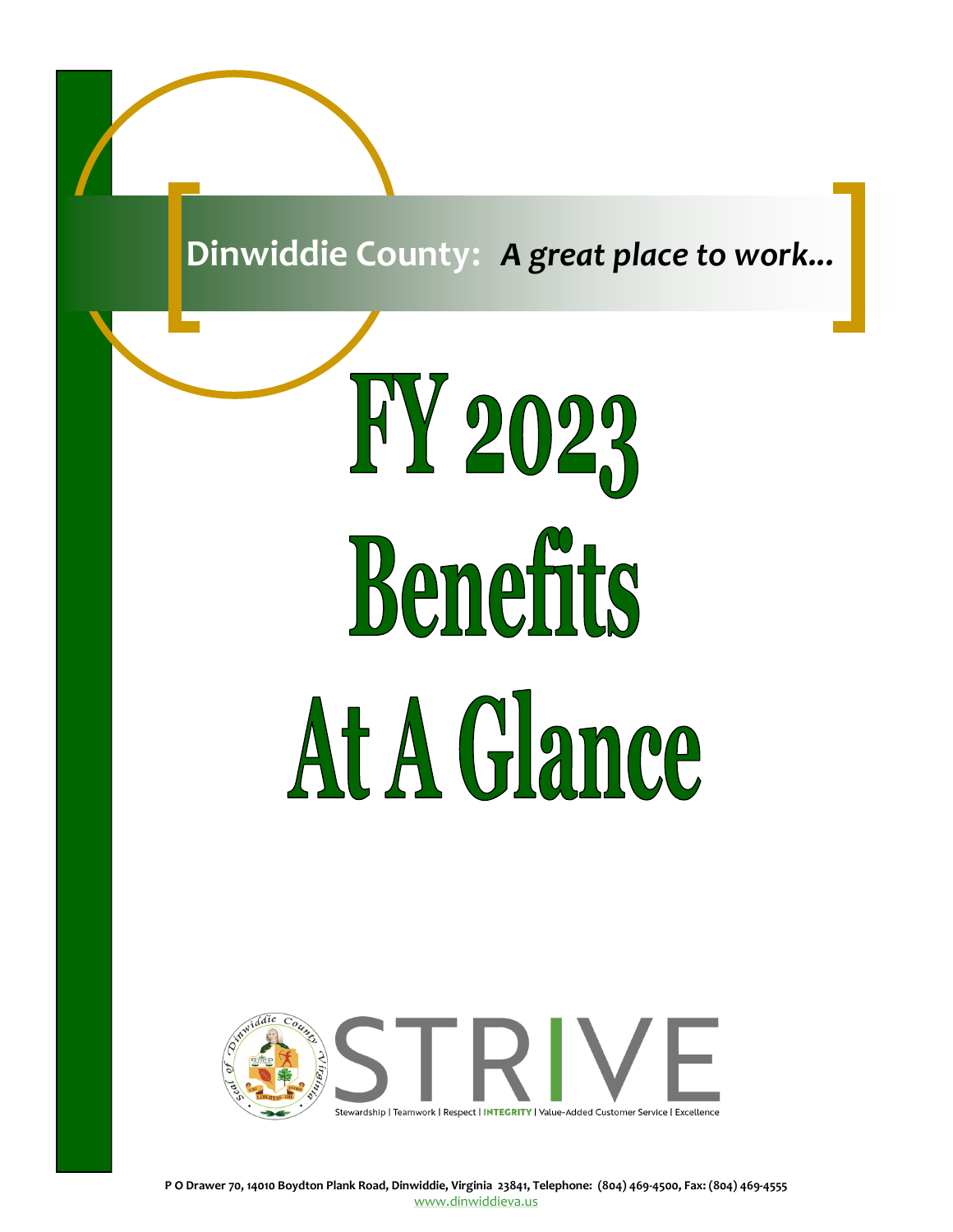**Payroll** is issued once a month - on the last working day of the month.

**Electronic Deposit** is a condition of employment for *all* Dinwiddie County employees.

#### **Vacation Leave**

| <b>Years of Service</b> | <b>Hours earned Per Month</b> | Hours Earned Per Year |
|-------------------------|-------------------------------|-----------------------|
| $o$ -5 years inclusive  | 8 hours                       | 96 hours              |
| 6-10 years inclusive    | 10 hours                      | 120 hours             |
| 11-15 years inclusive   | 12 hours                      | 144 hours             |
| 16 years or more        | 14 hours                      | 168 hours             |

#### **Sick Leave**

Employees earn 8 hours per month—unlimited accumulations.

*\*Fire protection employees please refer to the Personnel Manual for Leave Accruals*

#### **Paid Holidays**

New Year's Day **Columbus Day** Martin Luther King, Jr. Day Election Day Presidents' Day **Veterans' Day** Memorial Day **Thanksgiving** Juneteenth Day After Thanksgiving Independence Day Christmas Labor Day

### **Tuition Reimbursement Plan**

Provide eligible employees with the opportunity to obtain, maintain, or improve job-related capabilities through participation in courses of study at accredited colleges and organizations specializing in job and career-related education and training.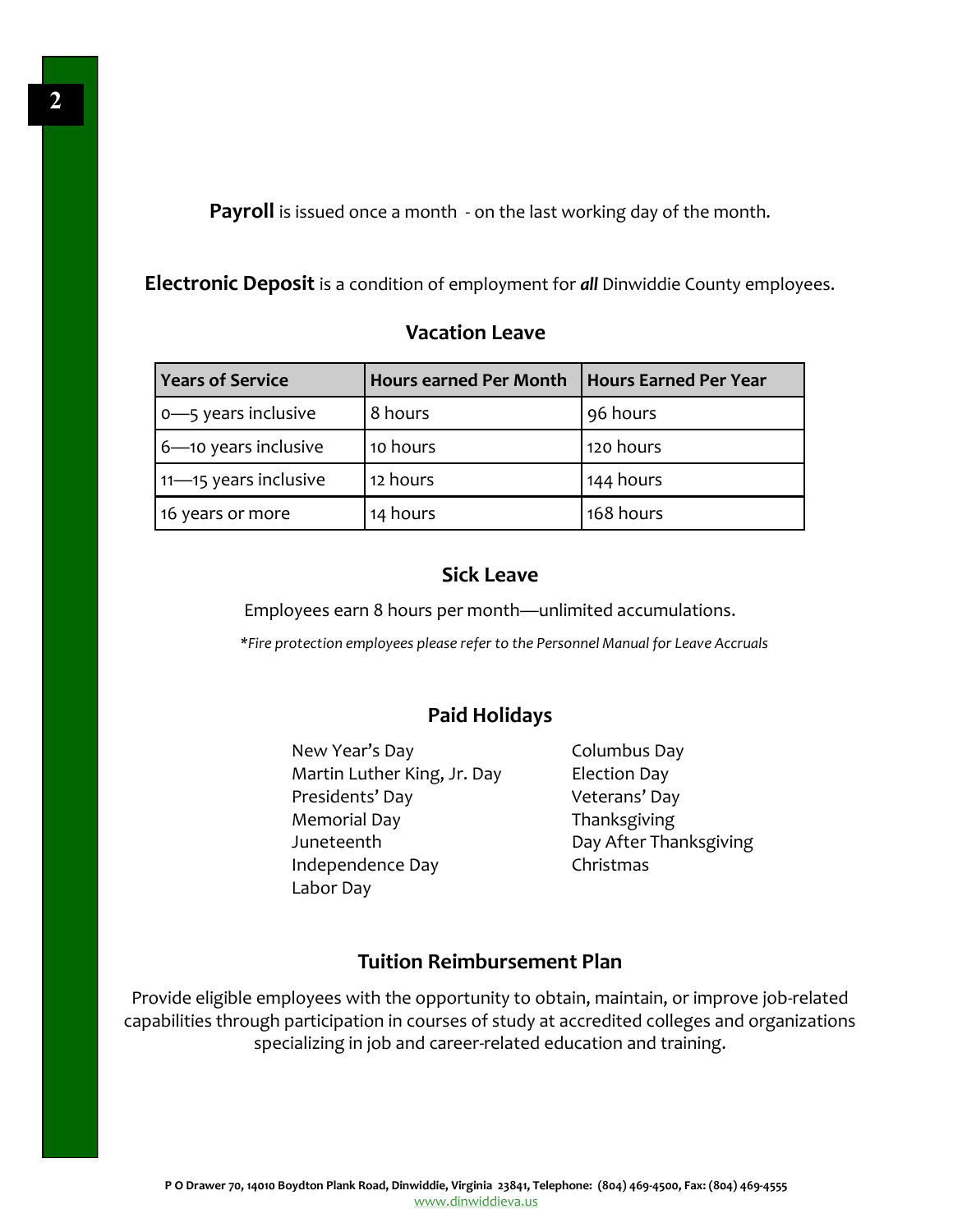

## **Retirement—Virginia Retirement System (VRS)**

*All employees are required to pay employee contributions in the amount of 5% of their creditable compensation each month on a pre-tax salary reduction basis.* 

**PLAN 1:** Employees whose membership date is prior to July 1, 2010 and were vested as of January 1, 2013.

**PLAN 2:** Employees whose membership date is from July 1, 2010 to December 31, 2013 or membership date prior to July 1, 2010 but were not vested as of January 1, 2013.

**HYBRID PLAN:** Employees whose membership date is January 1, 2014 or later.

#### **Group Life Insurance—Virginia Retirement System (VRS)**

County pays 100% Amounts equals two times your annual salary *(rounded up to the next \$1,000.00)*

#### **Voluntary Payroll Deductions**

Minnesota Optional Life Insurance Davis Vision Deferred Compensation (VALIC & Nationwide) Supplemental Insurance Services (Aflac & Colonial Life)

#### **Discounted Services & Incentives**

Free Access to Fitness Rooms located in various facilities Verizon Wireless

#### **Membership Eligibility**

Virginia Credit Union Fort Lee Federal Credit Union